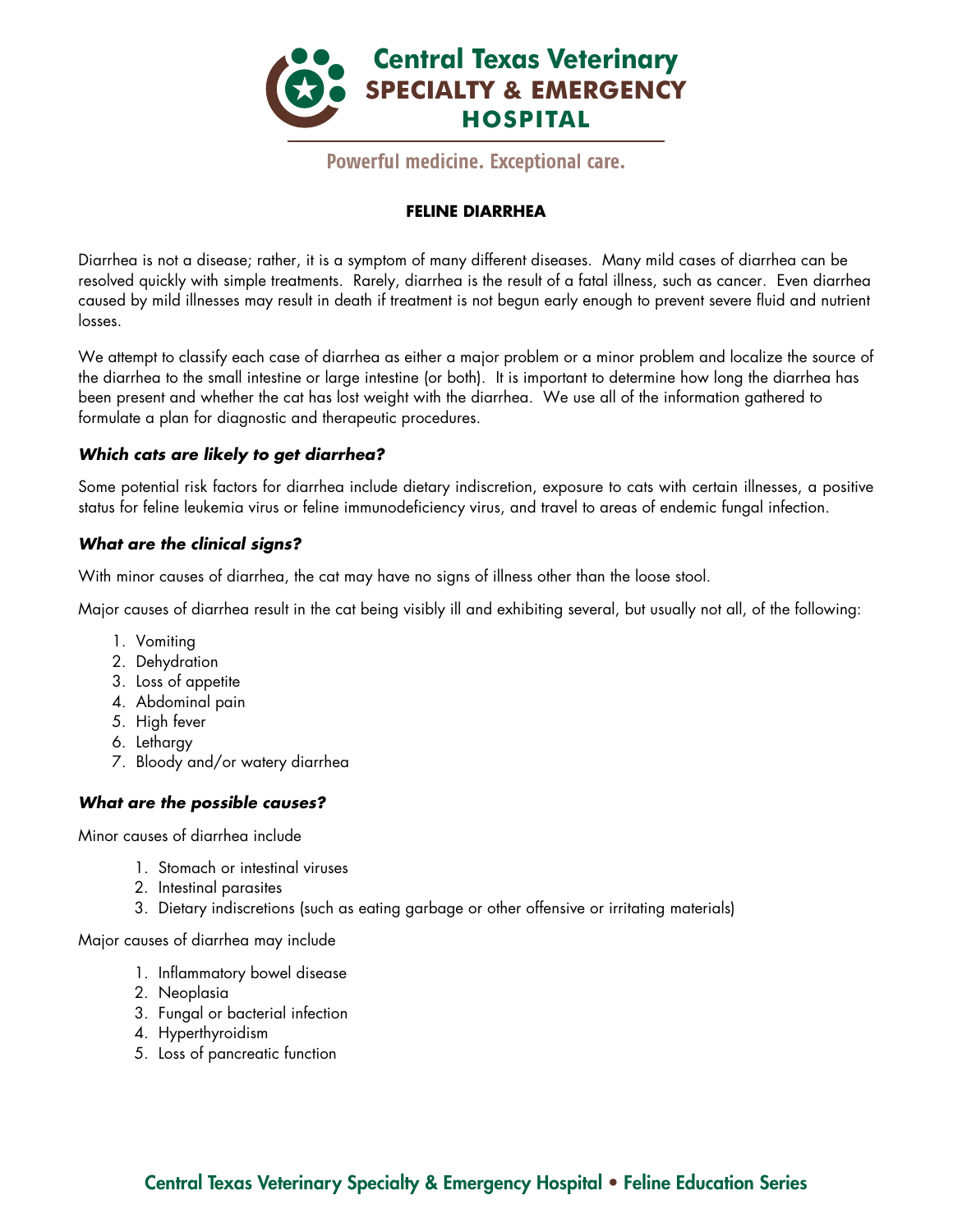

### *How is the cause of diarrhea diagnosed?*

If your cat does not exhibit the clinical signs of a major cause of diarrhea, we classify it as a minor cause. A minimum number of tests are performed to rule out common causes of minor diarrhea. These may include a physical examination, multiple fecal exams for parasites, and possibly an x-ray.

For cats who are visibly ill with diarrhea (major case), diagnostic procedures are usually implemented quickly. We perform a series of tests that allow us to make a diagnosis so that specific treatment may be initiated. These tests may include tests for feline leukemia virus and feline immunodeficiency virus, radiography (x-rays) with or without barium, blood tests, stool cultures, biopsies of the intestinal tract, thyroid profiles, and exploratory abdominal surgery. Once a specific diagnosis is made, treatment may include special medications and/or diets, or surgery.

### *How is diarrhea treated?*

With minor cases of diarrhea, treatment may be geared toward one or more of the common causes of uncomplicated diarrhea. Even with negative fecal examinations, many cats with uncomplicated diarrhea are routinely treated for worms. Other therapies often include drugs to control the motility of the intestinal tract, medications that relieve inflammation in the intestinal tract and, often a special diet for a few days. This approach allows the body's healing mechanisms to correct the problem.

With major causes of diarrhea, initial therapy may be supportive; this would include fluid replacement, electrolyte replacement, and perhaps antibiotics. Additional therapy will depend upon the diagnosis.

#### *What is the prognosis?*

With minor (uncomplicated) cases of diarrhea, we expect improvement within 2-4 days of initiating therapy. If this does not occur, a change in medication or additional testing may be needed to further define possible causes. Please keep us informed of lack of expected improvement so that we may manage the situation properly.

#### *Can it be transmitted to humans?*

Some of the bacterial and parasitic causes of diarrhea are infectious to humans. If any members of your household are also experiencing diarrhea, it is important to let us know. This will allow the veterinarian and physician to work together in managing potentially infectious causes of diarrhea.

## **DIARRHEA QUESTIONNAIRE**

- 1. How long has the diarrhea been present?
- 2. Is the diarrhea more severe now than a few days ago?
- 3. Circle the letter of each item that applies: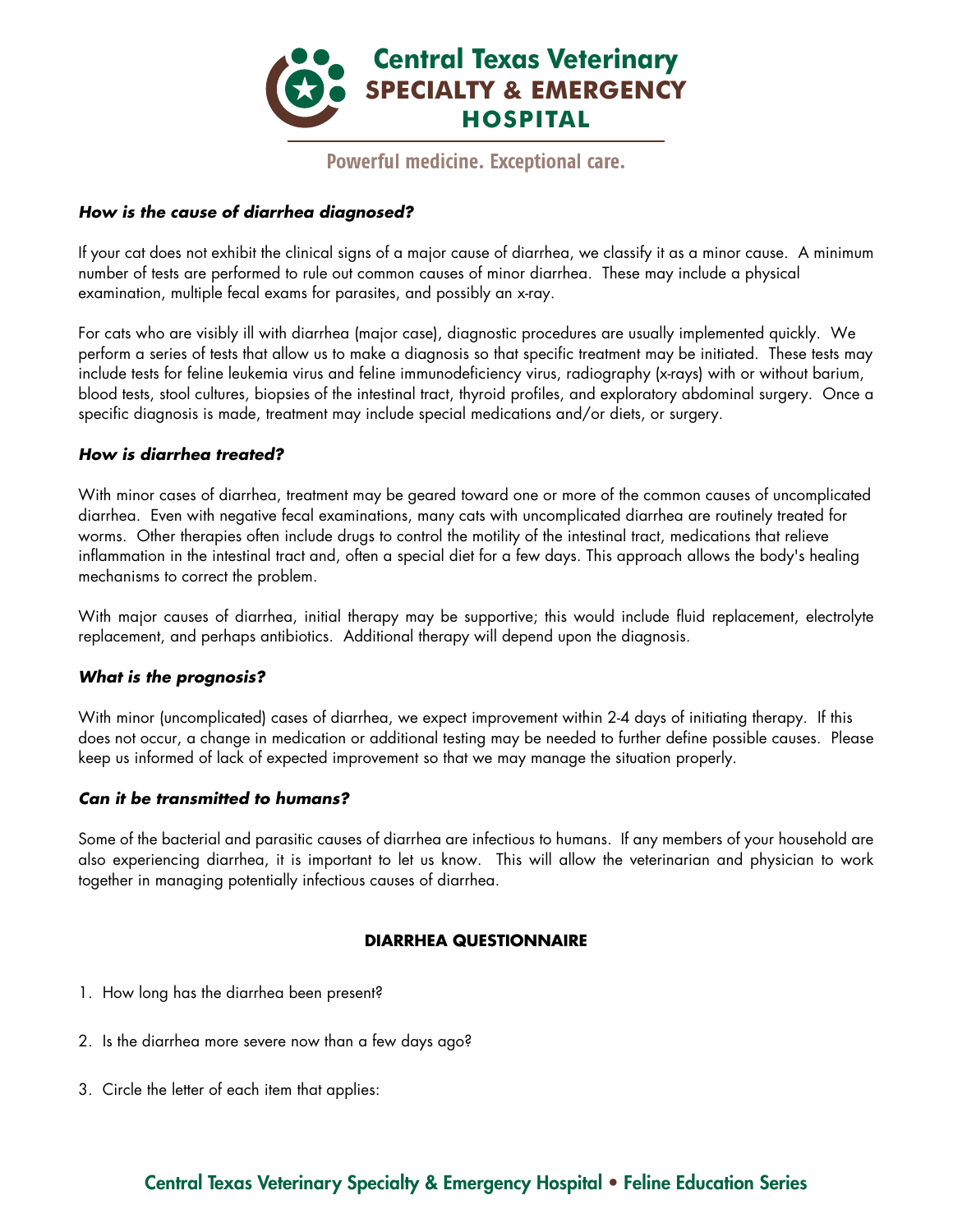

#### **Consistency**

- a.Watery stool
- b.Stool is about the thickness of pancake batter or pudding

#### **Blood**

- c. Very bloody stool
- d. Only sporadic blood present
- e. Blood not present in stool
- f. Bright red blood present
- g. Dark, tarry blood present

## **Degree/Frequency**

- h. Entire stool is soft or watery
- i. Only portions of the stool are soft or watery
- j. Diarrhea with each bowel movement
- k. Diarrhea is sporadic (some bowel movements are normal)
- l. Only 1 or 2 bowel movements per day
- m. More than 4 bowel movements per day

#### **Color**

- n. Stool is dark brown in color
- o. Stool is very pale in color
- p. Stool is black and tarry in appearance

#### **Miscellaneous**

- q. Thick mucus or pieces of tissue present in stool
- r. Loss of bowel control (defecates in the house on the floor)
- s. Severe straining when having a bowel movement

Is your cat's appetite normal? If not, is it eating at all?

What have you been feeding your cat during the last week? (Include dog or cat foods, treats, table foods, milk, and anything else that it gets on a daily basis. Also state what percentage of the diet is each item or category.) Does your cat have access to foods other than what you feed it? If so, what?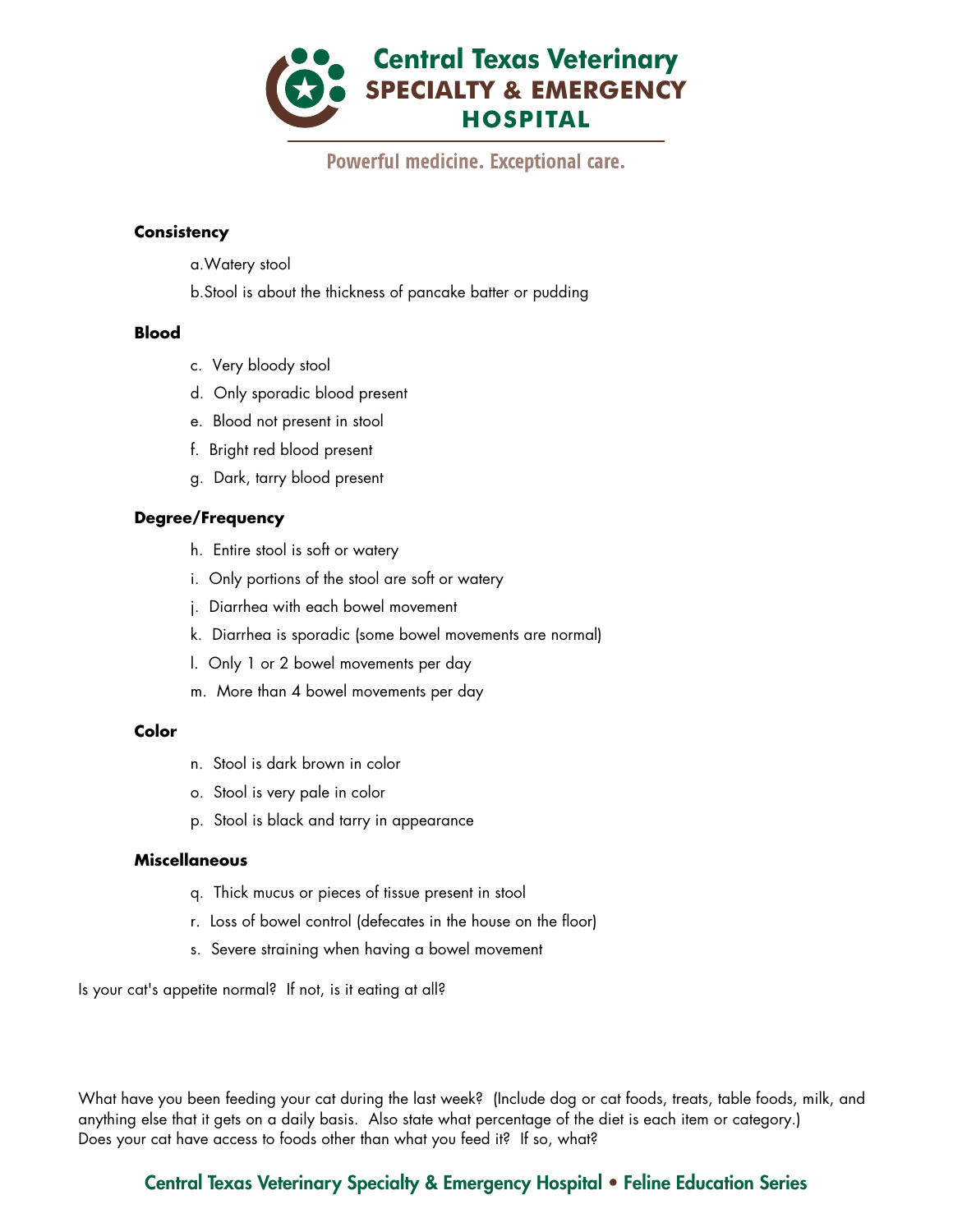

Has there been a significant diet change in the last few weeks? If so, does that correspond with the onset of the diarrhea?

Is your cat as active as normal?

Describe any change in water consumption (increased or decreased).

Has vomiting been occurring? If so, how frequently and for how long?

Does your cat go outside your house? If so, does the cat go outside the yard?

Does your cat have access to garbage cans, either within your house or yard or outside your yard?

Does your cat have play-toys that could have been swallowed?

Does your cat have access to sewing materials, such as thread or needles, or rubber bands, or string?